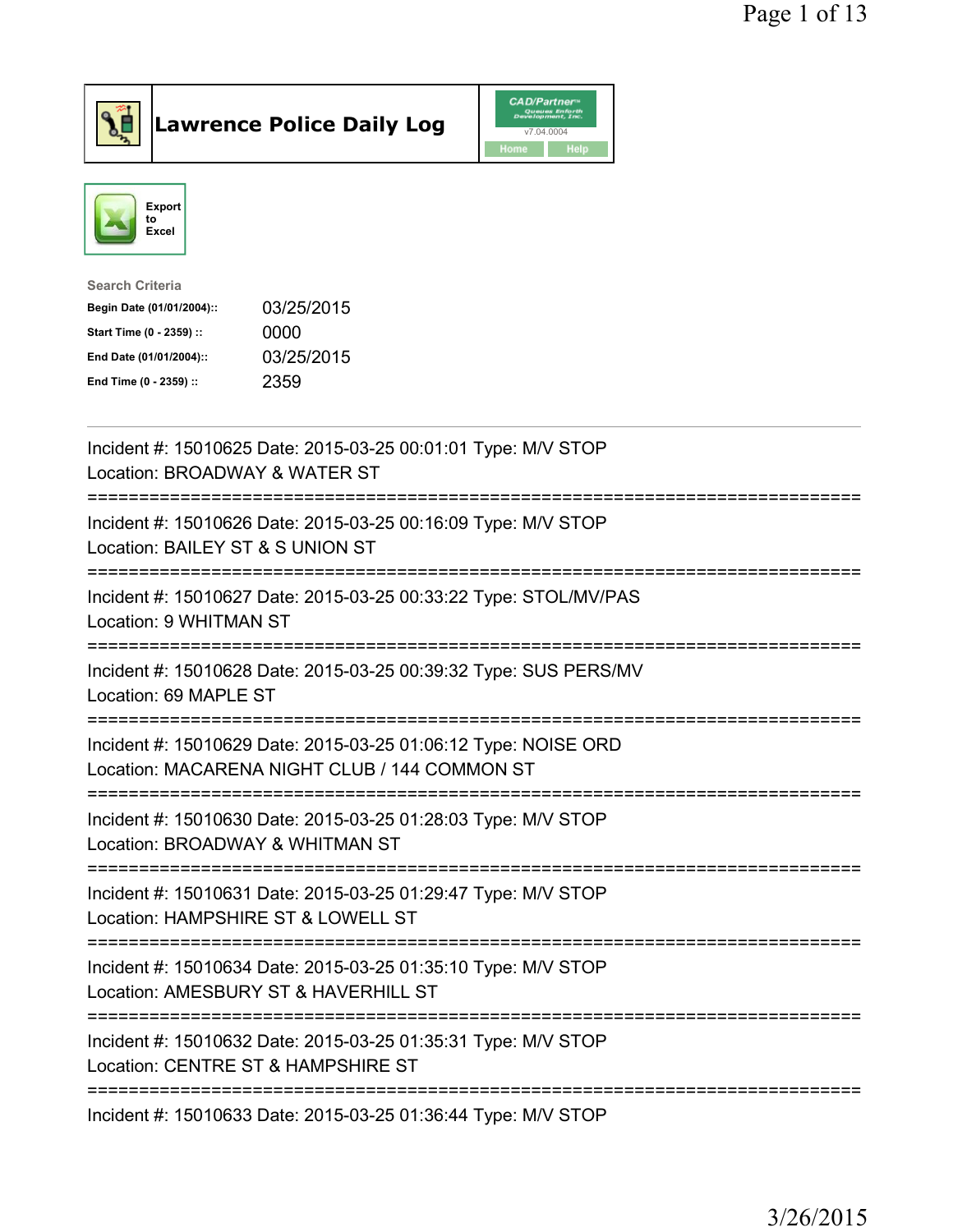Location: 198 UNION ST =========================================================================== Incident #: 15010636 Date: 2015-03-25 01:37:24 Type: M/V STOP Location: AMESBURY ST & LOWELL ST =========================================================================== Incident #: 15010635 Date: 2015-03-25 01:37:34 Type: M/V STOP Location: AMESBURY ST & LOWELL ST =========================================================================== Incident #: 15010637 Date: 2015-03-25 01:38:49 Type: RECOV/STOL/MV Location: 97 KNOX ST =========================================================================== Incident #: 15010638 Date: 2015-03-25 01:41:39 Type: M/V STOP Location: FRANKLIN ST & LOWELL ST =========================================================================== Incident #: 15010639 Date: 2015-03-25 01:46:56 Type: M/V STOP Location: BRADFORD ST & FRANKLIN ST =========================================================================== Incident #: 15010640 Date: 2015-03-25 01:50:18 Type: M/V STOP Location: MAYFLOWER ST & STEARNS AV =========================================================================== Incident #: 15010641 Date: 2015-03-25 02:08:59 Type: M/V STOP Location: HAVERHILL ST & WARWICK ST =========================================================================== Incident #: 15010642 Date: 2015-03-25 02:12:14 Type: M/V STOP Location: CLINTON CT & CROSS ST =========================================================================== Incident #: 15010643 Date: 2015-03-25 02:13:52 Type: EXTRA SURVEIL Location: HAMELS LIQUORS / 682 HAVERHILL ST =========================================================================== Incident #: 15010644 Date: 2015-03-25 02:54:07 Type: ALARMS Location: DUCK MILL / null =========================================================================== Incident #: 15010645 Date: 2015-03-25 03:30:44 Type: ALARMS Location: RAINBOW APPAREL / 67 WINTHROP AV =========================================================================== Incident #: 15010646 Date: 2015-03-25 03:32:05 Type: ALARM OF FIRE Location: BENNINGTON ST & MYRTLE ST =========================================================================== Incident #: 15010647 Date: 2015-03-25 03:32:56 Type: M/V STOP Location: WATER ST =========================================================================== Incident #: 15010648 Date: 2015-03-25 04:01:25 Type: SUS PERS/MV Location: 33 WARWICK ST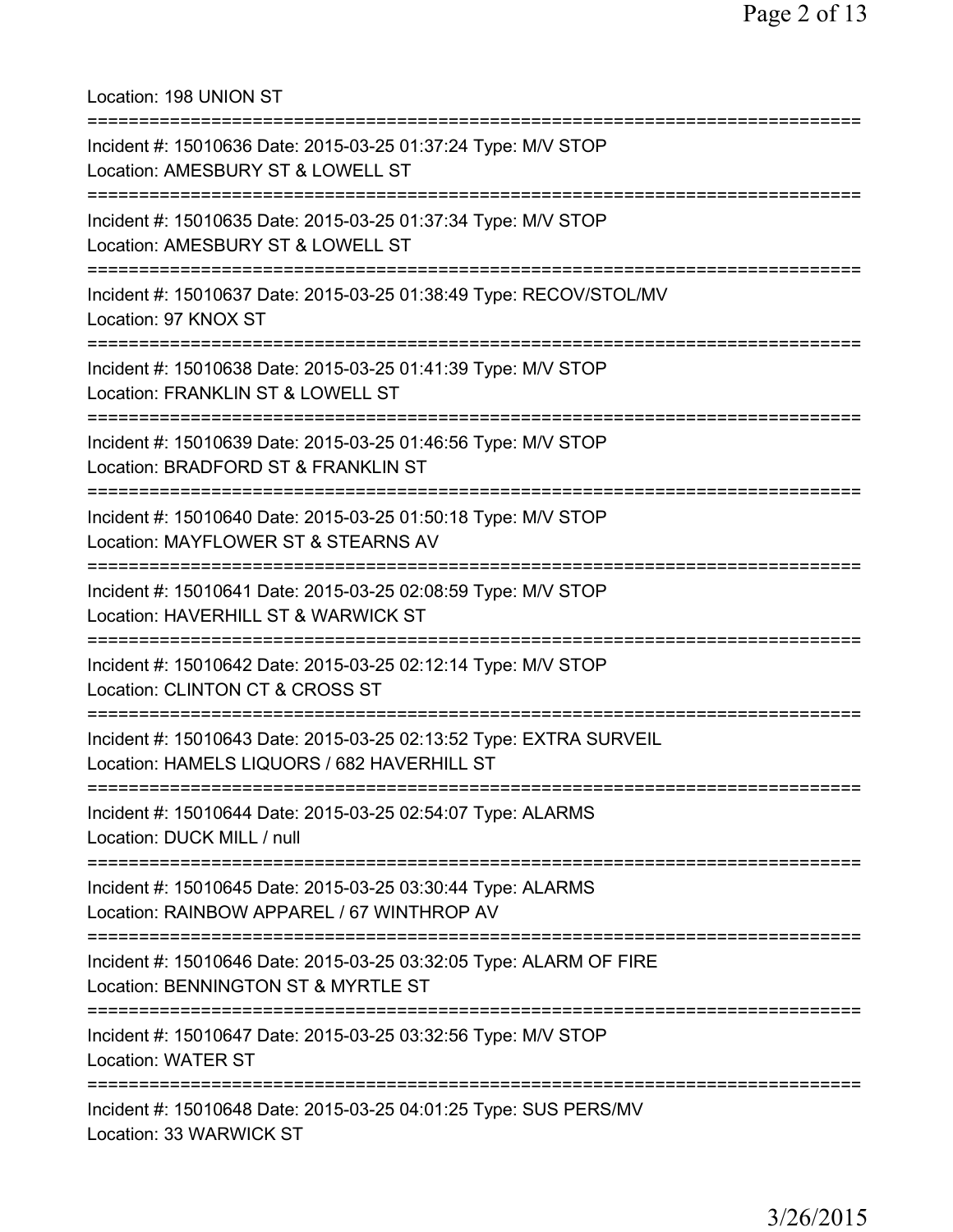| Incident #: 15010649 Date: 2015-03-25 04:16:06 Type: MV/BLOCKING<br><b>Location: AMESBURY ST</b>                                                        |
|---------------------------------------------------------------------------------------------------------------------------------------------------------|
| Incident #: 15010650 Date: 2015-03-25 06:22:31 Type: ALARMS<br>Location: 12 CRESTWOOD CIR                                                               |
| Incident #: 15010651 Date: 2015-03-25 06:26:41 Type: LARCENY/PAST<br>Location: 2 INMAN ST                                                               |
| Incident #: 15010652 Date: 2015-03-25 07:24:49 Type: DISORDERLY<br>Location: 205 BROADWAY                                                               |
| Incident #: 15010653 Date: 2015-03-25 07:29:57 Type: STOL/MV/PAS<br>Location: 700 ESSEX ST                                                              |
| ======================================<br>Incident #: 15010655 Date: 2015-03-25 07:31:01 Type: CLOSE STREET<br>Location: HAMPSHIRE & MYRTLE             |
| =========================<br>Incident #: 15010654 Date: 2015-03-25 07:31:52 Type: STOL/MV/PAS<br>Location: 700 ESSEX ST<br>============================ |
| Incident #: 15010662 Date: 2015-03-25 07:34:09 Type: M/V STOP<br>Location: S UNION ST & WINTHROP AV                                                     |
| Incident #: 15010656 Date: 2015-03-25 07:46:37 Type: M/V STOP<br>Location: E HAVERHILL ST & ROLLINS ST                                                  |
| Incident #: 15010657 Date: 2015-03-25 07:57:43 Type: CARJACKING<br>Location: 62 WARREN ST                                                               |
| Incident #: 15010658 Date: 2015-03-25 08:05:34 Type: M/V STOP<br>Location: MAY ST & RAILROAD ST                                                         |
| ===========================<br>Incident #: 15010659 Date: 2015-03-25 08:07:44 Type: ASSSIT AMBULANC<br>Location: 30 SUMMER ST                           |
| Incident #: 15010660 Date: 2015-03-25 08:15:27 Type: STOL/MV/PAS<br>Location: 30 MONTGOMERY ST                                                          |
| Incident #: 15010661 Date: 2015-03-25 08:30:22 Type: STOL/MV/PAS<br>Location: 231 WATER ST                                                              |
|                                                                                                                                                         |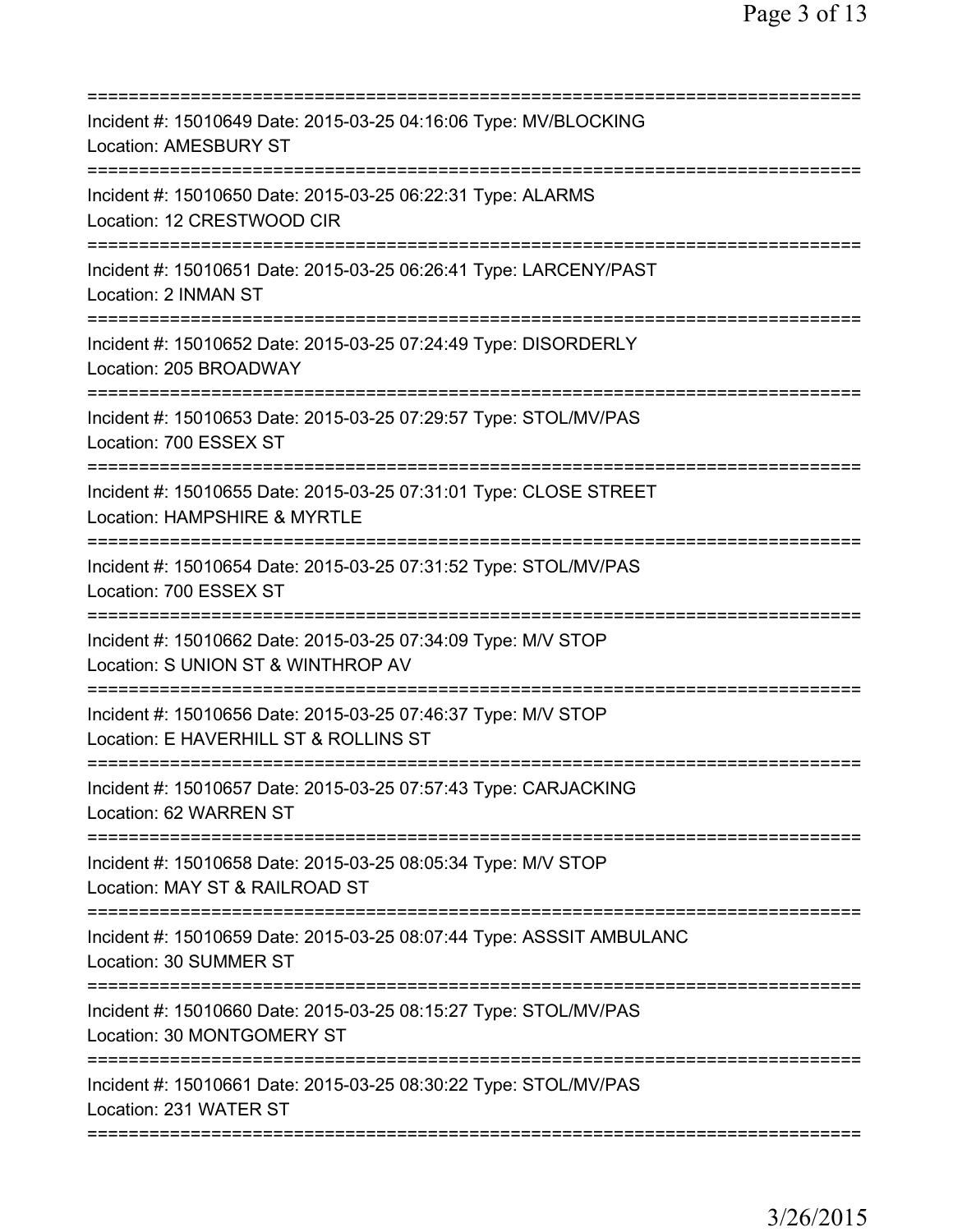| Incident #: 15010663 Date: 2015-03-25 08:41:15 Type: M/V STOP<br>Location: AMESBURY ST & COMMON ST                         |
|----------------------------------------------------------------------------------------------------------------------------|
| Incident #: 15010664 Date: 2015-03-25 09:13:14 Type: HIT & RUN M/V<br><b>Location: MARSTON ST</b>                          |
| Incident #: 15010665 Date: 2015-03-25 09:14:24 Type: GENERAL SERV<br>Location: 243 S BROADWAY                              |
| Incident #: 15010666 Date: 2015-03-25 09:17:08 Type: MISSING PERS<br>Location: ARLINGTON SCHOOL / 150 ARLINGTON ST         |
| Incident #: 15010667 Date: 2015-03-25 09:44:17 Type: AUTO ACC/NO PI<br>Location: POST OFFICE / 431 COMMON ST               |
| Incident #: 15010668 Date: 2015-03-25 09:47:34 Type: 209A/SERVE<br>Location: 79 SHAWSHEEN RD                               |
| Incident #: 15010669 Date: 2015-03-25 09:56:20 Type: TOW OF M/V<br>Location: 431 COMMON ST                                 |
| Incident #: 15010670 Date: 2015-03-25 10:00:27 Type: CK WELL BEING<br>Location: 23 SPRINGFIELD ST FL 2                     |
| Incident #: 15010671 Date: 2015-03-25 10:13:17 Type: DISTURBANCE<br>Location: 196 PARK ST FL 2NDFL                         |
| :===========<br>Incident #: 15010672 Date: 2015-03-25 10:14:32 Type: SUS PERS/MV<br>Location: MARKET BASKET / 700 ESSEX ST |
| Incident #: 15010673 Date: 2015-03-25 10:27:06 Type: M/V STOP<br>Location: S BROADWAY & WEARE ST                           |
| Incident #: 15010675 Date: 2015-03-25 10:28:51 Type: GENERAL SERV<br>Location: 14 GREEN ST                                 |
| Incident #: 15010674 Date: 2015-03-25 10:30:08 Type: SUS PERS/MV<br>Location: 231 WATER ST                                 |
| Incident #: 15010676 Date: 2015-03-25 10:32:02 Type: INVEST CONT<br>Location: 107 ARLINGTON ST                             |
| Incident #: 15010677 Date: 2015-03-25 10:34:40 Type: M/V STOP                                                              |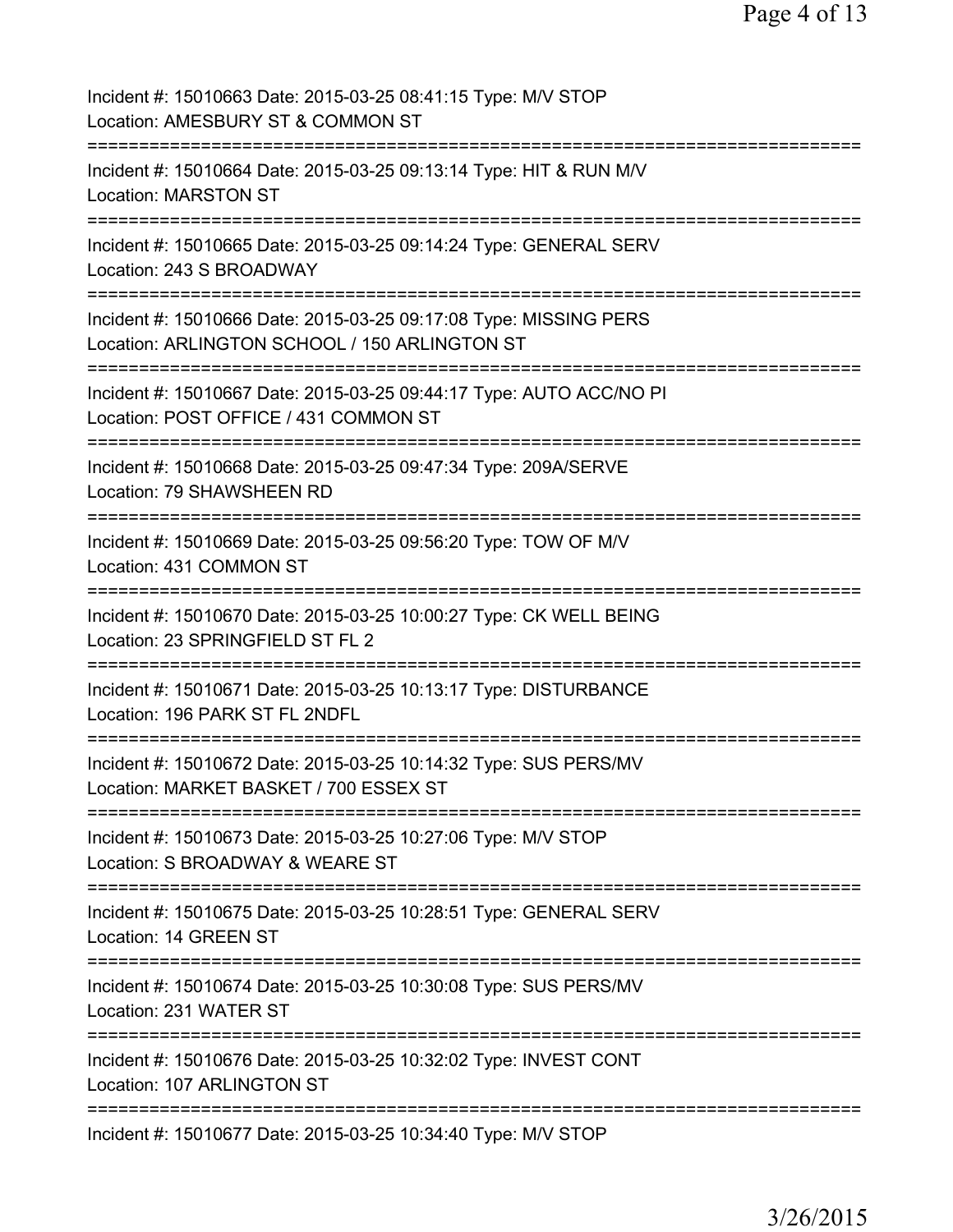| Location: AMESBURY ST & COMMON ST<br>-----------------------------                                                                    |
|---------------------------------------------------------------------------------------------------------------------------------------|
| Incident #: 15010678 Date: 2015-03-25 10:37:26 Type: M/V STOP<br>Location: BROADWAY & LOWELL ST                                       |
| Incident #: 15010679 Date: 2015-03-25 10:40:11 Type: M/V STOP<br>Location: BROADWAY & LOWELL ST                                       |
| Incident #: 15010680 Date: 2015-03-25 10:41:38 Type: M/V STOP<br>Location: MT VERNON ST & S BROADWAY                                  |
| ------------------------------<br>Incident #: 15010681 Date: 2015-03-25 10:42:24 Type: M/V STOP<br>Location: MANCHESTER & MAY         |
| -----------------------<br>Incident #: 15010682 Date: 2015-03-25 10:44:29 Type: M/V STOP<br>Location: AMESBURY ST & CANAL ST          |
| Incident #: 15010683 Date: 2015-03-25 10:45:21 Type: TOW OF M/V<br>Location: BROADWAY & LOWELL ST                                     |
| Incident #: 15010684 Date: 2015-03-25 10:48:12 Type: INVESTIGATION<br>Location: LEONARD SCHOOL / 60 ALLEN ST                          |
| =================================<br>Incident #: 15010685 Date: 2015-03-25 10:50:56 Type: LARCENY/PAST<br>Location: 198 JACKSON ST #6 |
| Incident #: 15010686 Date: 2015-03-25 10:57:28 Type: M/V STOP<br>Location: 439 S UNION ST                                             |
| Incident #: 15010687 Date: 2015-03-25 11:02:29 Type: HIT & RUN M/V<br>Location: 190 LAWRENCE ST                                       |
| Incident #: 15010688 Date: 2015-03-25 11:06:16 Type: M/V STOP<br>Location: BENNINGTON ST & ERVING AV                                  |
| Incident #: 15010689 Date: 2015-03-25 11:10:44 Type: M/V STOP<br>Location: BRADFORD ST & BROADWAY                                     |
| Incident #: 15010690 Date: 2015-03-25 11:12:34 Type: M/V STOP<br>Location: CAMBRIDGE ST & WINTHROP AV                                 |
| Incident #: 15010691 Date: 2015-03-25 11:13:48 Type: M/V STOP<br>Location: BRADFORD ST & FRANKLIN ST                                  |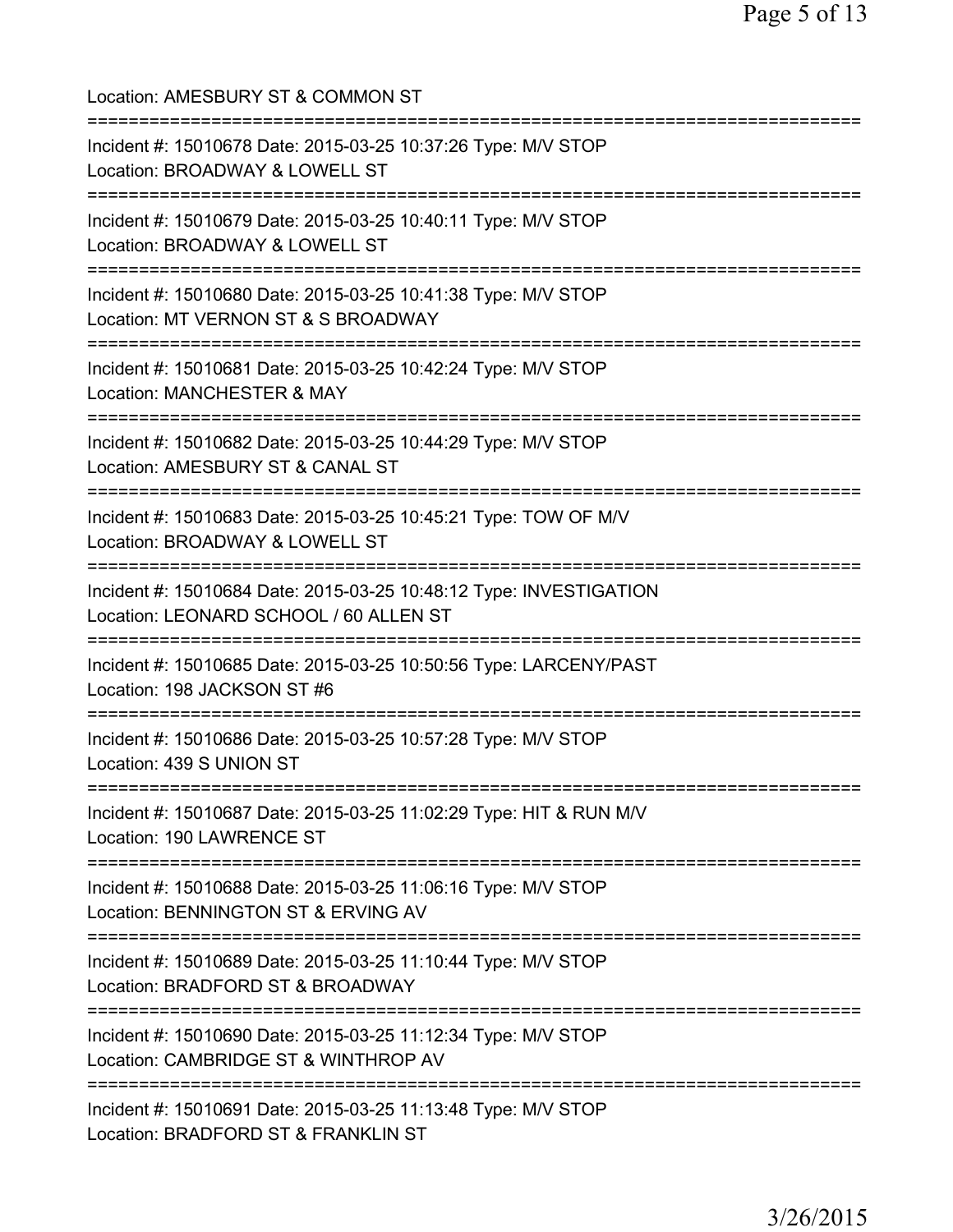| Incident #: 15010692 Date: 2015-03-25 11:17:34 Type: M/V STOP<br>Location: LOWELL ST & MARGIN ST                                         |
|------------------------------------------------------------------------------------------------------------------------------------------|
| Incident #: 15010693 Date: 2015-03-25 11:18:27 Type: CONFIS PROP<br>Location: WEATHERBEE SCHOOL / 75 NEWTON ST                           |
| Incident #: 15010694 Date: 2015-03-25 11:25:20 Type: M/V STOP<br>Location: LOWELL ST & MILTON ST                                         |
| Incident #: 15010695 Date: 2015-03-25 11:27:55 Type: M/V STOP<br>Location: BROADWAY & COMMON ST                                          |
| .==========================<br>Incident #: 15010696 Date: 2015-03-25 11:28:27 Type: SUICIDE ATTEMPT<br>Location: 119 THOREAU WAY #APT613 |
| Incident #: 15010697 Date: 2015-03-25 11:35:52 Type: M/V STOP<br>Location: HANCOCK ST & MELROSE TER                                      |
| Incident #: 15010698 Date: 2015-03-25 11:47:16 Type: M/V STOP<br>Location: 5 JORDAN ST                                                   |
| Incident #: 15010699 Date: 2015-03-25 11:55:52 Type: M/V STOP<br>Location: 45 FRANKLIN ST                                                |
| Incident #: 15010700 Date: 2015-03-25 11:56:34 Type: MEDIC SUPPORT<br>Location: 212 BOXFORD ST                                           |
| Incident #: 15010701 Date: 2015-03-25 12:00:20 Type: INVESTIGATION<br>Location: 70 N PARISH RD                                           |
| Incident #: 15010702 Date: 2015-03-25 12:03:23 Type: MV/BLOCKING<br>Location: 87 THORNTON ST                                             |
| Incident #: 15010703 Date: 2015-03-25 12:09:25 Type: M/V STOP<br>Location: COMMON ST & LAWRENCE ST                                       |
| Incident #: 15010704 Date: 2015-03-25 12:11:29 Type: M/V STOP<br>Location: BELLEVUE ST & HAVERHILL ST                                    |
| Incident #: 15010705 Date: 2015-03-25 12:14:28 Type: M/V STOP<br>Location: 200 COMMON ST                                                 |
|                                                                                                                                          |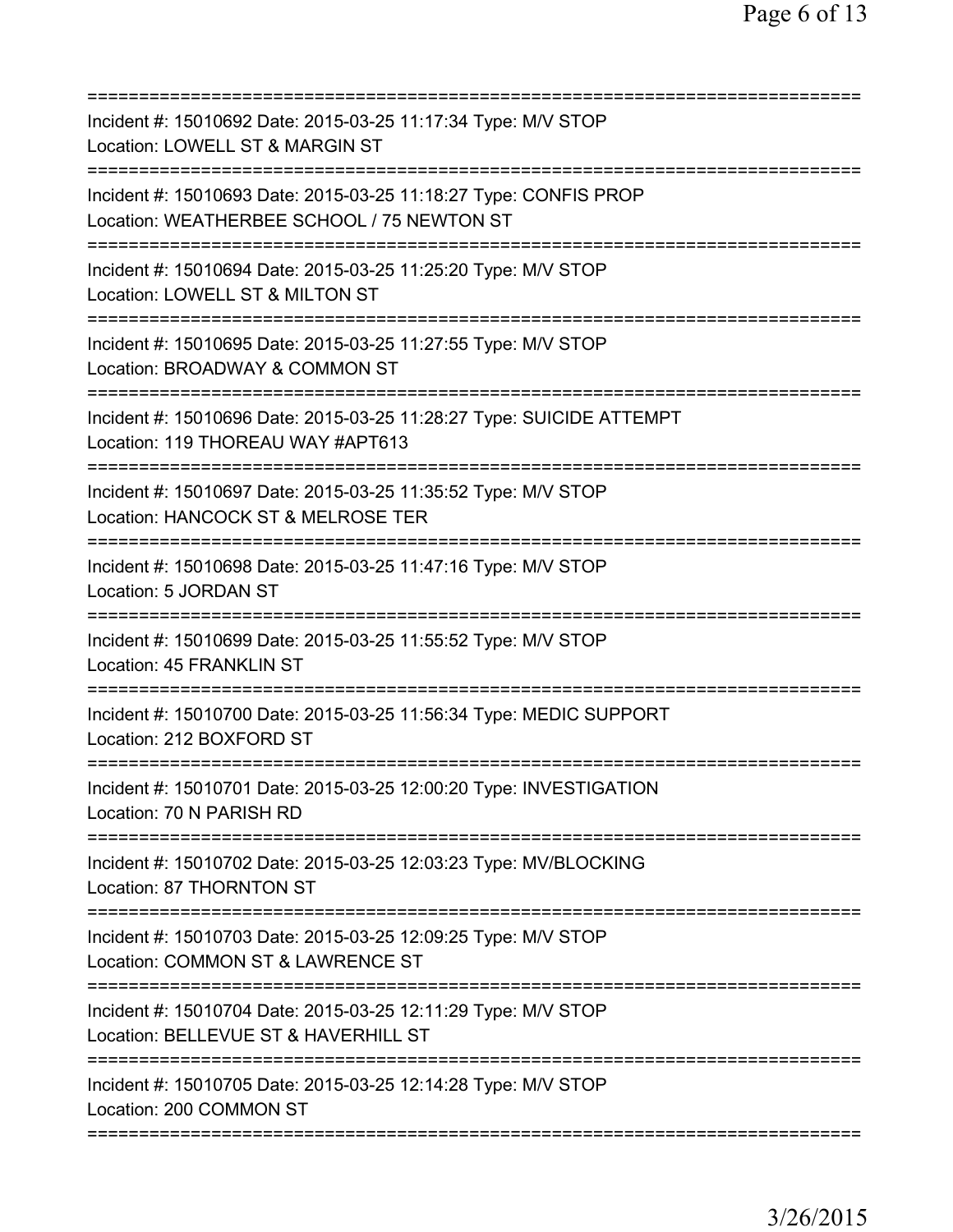| Incident #: 15010706 Date: 2015-03-25 12:14:49 Type: DISTURBANCE<br>Location: 340 HAVERHILL ST                                                                         |
|------------------------------------------------------------------------------------------------------------------------------------------------------------------------|
| Incident #: 15010707 Date: 2015-03-25 12:21:39 Type: ASSSIT AMBULANC<br>Location: 61 AMHERST ST                                                                        |
| Incident #: 15010708 Date: 2015-03-25 12:42:11 Type: FIGHT<br>Location: 15 CORNISH ST                                                                                  |
| Incident #: 15010709 Date: 2015-03-25 12:57:20 Type: DISABLED MV<br>Location: MARKET ST & PARKER ST                                                                    |
| Incident #: 15010711 Date: 2015-03-25 13:00:30 Type: A&B PAST<br>Location: TOYE AV                                                                                     |
| Incident #: 15010710 Date: 2015-03-25 13:01:11 Type: B&E/ATTEMPY<br>Location: DON FLEA MARKET / 85 MANCHESTER ST                                                       |
| Incident #: 15010712 Date: 2015-03-25 13:07:29 Type: M/V STOP<br>Location: BRADFORD ST & BROADWAY                                                                      |
| Incident #: 15010713 Date: 2015-03-25 13:12:17 Type: M/V STOP<br>Location: BRADFORD ST & BROADWAY                                                                      |
| Incident #: 15010714 Date: 2015-03-25 13:13:08 Type: TOW OF M/V<br>Location: 316 JACKSON ST                                                                            |
| Incident #: 15010715 Date: 2015-03-25 13:16:27 Type: DRUG VIO<br><b>Location: CENTRAL BRIDGE</b>                                                                       |
| Incident #: 15010717 Date: 2015-03-25 13:16:28 Type: BUILDING CHK<br>Location: 98 BRADFORD ST                                                                          |
| Incident #: 15010716 Date: 2015-03-25 13:18:23 Type: M/V STOP<br>Location: BROADWAY & HAVERHILL ST                                                                     |
| ===============================<br>Incident #: 15010718 Date: 2015-03-25 13:18:54 Type: A&B PAST<br>Location: POPULAR TAXI / 621 COMMON ST                             |
| =================================<br>============================<br>Incident #: 15010719 Date: 2015-03-25 13:28:15 Type: M/V STOP<br>Location: BRADFORD ST & BROADWAY |
| Incident #: 15010720 Date: 2015-03-25 13:30:26 Type: M/V STOP                                                                                                          |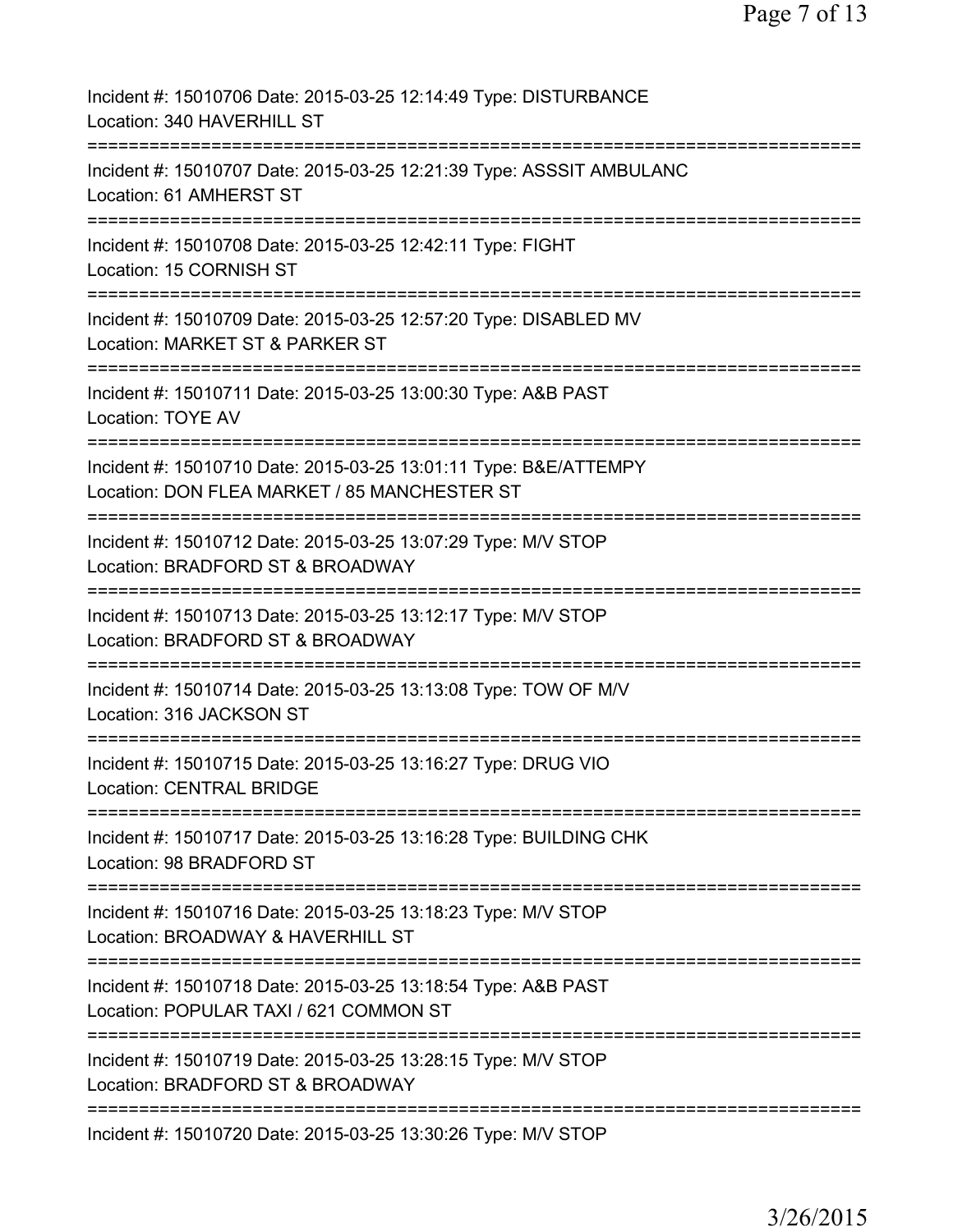Location: BROADWAY & CANAL ST =========================================================================== Incident #: 15010721 Date: 2015-03-25 13:38:41 Type: M/V STOP Location: BROADWAY & HAVERHILL ST =========================================================================== Incident #: 15010722 Date: 2015-03-25 13:38:44 Type: GENERAL SERV Location: 38 EXETER ST =========================================================================== Incident #: 15010723 Date: 2015-03-25 13:44:03 Type: ALARMS Location: 579 MT VERNON ST =========================================================================== Incident #: 15010724 Date: 2015-03-25 13:45:12 Type: M/V STOP Location: BROADWAY & HAVERHILL ST =========================================================================== Incident #: 15010725 Date: 2015-03-25 13:45:57 Type: MAL DAMAGE Location: 163 UNION ST =========================================================================== Incident #: 15010726 Date: 2015-03-25 13:55:55 Type: MEDIC SUPPORT Location: MCDONALDS / 50 BROADWAY =========================================================================== Incident #: 15010728 Date: 2015-03-25 13:56:55 Type: DOMESTIC/PAST Location: 10 GRAFTON ST #APT 31 =========================================================================== Incident #: 15010727 Date: 2015-03-25 14:01:15 Type: HIT & RUN M/V Location: 291 HOWARD ST #2 =========================================================================== Incident #: 15010729 Date: 2015-03-25 14:02:14 Type: M/V STOP Location: MANCHESTER ST & WEST ST =========================================================================== Incident #: 15010730 Date: 2015-03-25 14:27:33 Type: M/V STOP Location: 85 BRADFORD ST =========================================================================== Incident #: 15010731 Date: 2015-03-25 14:28:46 Type: INVESTIGATION Location: 80 BODWELL ST =========================================================================== Incident #: 15010732 Date: 2015-03-25 14:47:07 Type: M/V STOP Location: 334 COMMON ST =========================================================================== Incident #: 15010733 Date: 2015-03-25 14:51:10 Type: AUTO ACC/NO PI Location: 165 LAWRENCE ST =========================================================================== Incident #: 15010734 Date: 2015-03-25 15:02:46 Type: A&B PAST Location: 17 BASSWOOD ST FL 1STFL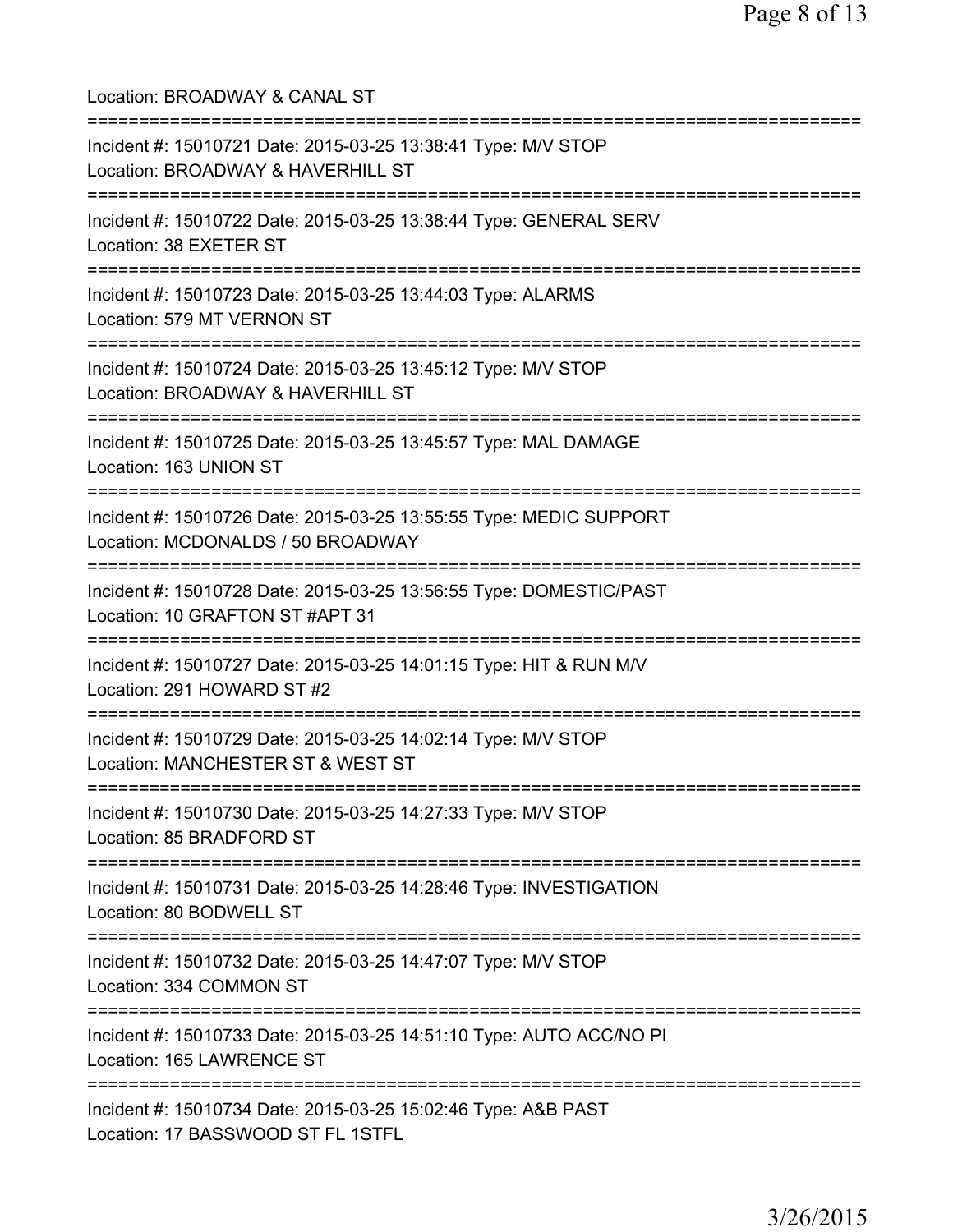| Incident #: 15010735 Date: 2015-03-25 15:10:37 Type: NOTIFICATION<br>Location: SOUTH LAWRENCE EAST SCHOOL / 165 CRAWFORD ST |
|-----------------------------------------------------------------------------------------------------------------------------|
| Incident #: 15010736 Date: 2015-03-25 15:10:54 Type: M/V STOP<br>Location: ESSEX ST & UNION ST                              |
| Incident #: 15010737 Date: 2015-03-25 15:11:59 Type: M/V STOP<br>Location: ESSEX ST & UNION ST                              |
| Incident #: 15010738 Date: 2015-03-25 15:14:53 Type: M/V STOP<br>Location: COMMON ST & JACKSON ST                           |
| Incident #: 15010739 Date: 2015-03-25 15:18:30 Type: TOW OF M/V<br>Location: 120 BROADWAY                                   |
| Incident #: 15010740 Date: 2015-03-25 15:37:48 Type: ALARM/HOLD<br>Location: ABREU RESD / 23 ABBOTT ST FL 1STFL             |
| Incident #: 15010741 Date: 2015-03-25 15:40:34 Type: M/V STOP<br>Location: AMESBURY ST & LOWELL ST                          |
| Incident #: 15010742 Date: 2015-03-25 15:47:01 Type: SUICIDE ATTEMPT<br>Location: 87 DORCHESTER ST FL 1                     |
| Incident #: 15010743 Date: 2015-03-25 15:54:07 Type: THREATS<br>Location: 38 CRESCENT ST                                    |
| Incident #: 15010744 Date: 2015-03-25 15:59:27 Type: TRESPASSING<br>Location: 224 WATER ST FL 1                             |
| Incident #: 15010745 Date: 2015-03-25 16:54:37 Type: ALARM/BURG<br>Location: ORTIZ RESD / 25 WARREN ST                      |
| Incident #: 15010746 Date: 2015-03-25 17:08:08 Type: LOUD NOISE<br>Location: 2-4 CONGRESS ST                                |
| Incident #: 15010747 Date: 2015-03-25 17:36:50 Type: M/V STOP<br>Location: AMESBURY ST & HAVERHILL ST                       |
| Incident #: 15010748 Date: 2015-03-25 17:39:22 Type: B&E/MV/PAST<br>Location: 81 DRACUT ST #3                               |
|                                                                                                                             |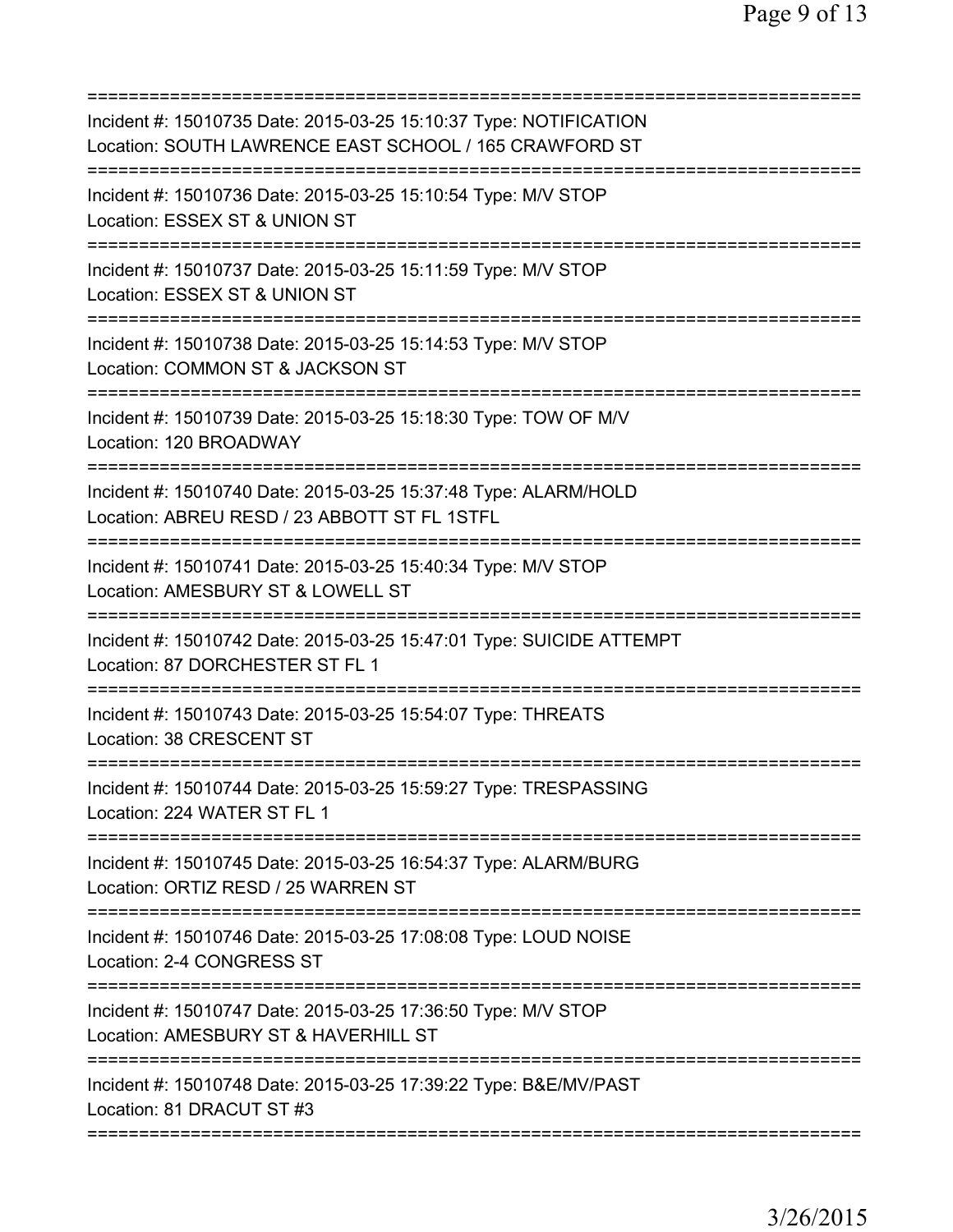| Incident #: 15010749 Date: 2015-03-25 17:47:16 Type: COURT DOC SERVE<br>Location: 165 MARSTON ST                                             |
|----------------------------------------------------------------------------------------------------------------------------------------------|
| Incident #: 15010751 Date: 2015-03-25 17:53:33 Type: B&E/PAST<br>Location: 96 WOODLAND ST                                                    |
| Incident #: 15010750 Date: 2015-03-25 17:55:13 Type: M/V STOP<br>Location: ANDOVER ST & WINTHROP AV                                          |
| Incident #: 15010752 Date: 2015-03-25 17:59:21 Type: DRUG VIO<br>Location: 273 WATER ST                                                      |
| ===================================<br>Incident #: 15010753 Date: 2015-03-25 18:01:53 Type: M/V STOP<br>Location: HAVERHILL ST & LAWRENCE ST |
| ====================<br>Incident #: 15010754 Date: 2015-03-25 18:05:25 Type: FRAUD<br>Location: 217 INMAN ST #17                             |
| Incident #: 15010755 Date: 2015-03-25 18:08:59 Type: ROBBERY PAST<br>Location: 79 ABBOTT ST                                                  |
| Incident #: 15010756 Date: 2015-03-25 18:22:27 Type: OFFICER ASSIS<br>Location: 133 BAILEY ST                                                |
| Incident #: 15010757 Date: 2015-03-25 18:23:22 Type: M/V STOP<br>Location: METHUEN ST & UNION ST                                             |
| Incident #: 15010758 Date: 2015-03-25 18:26:59 Type: MV/BLOCKING<br>Location: ERVING AV & HAMPSHIRE ST                                       |
| ===============================<br>Incident #: 15010759 Date: 2015-03-25 18:30:00 Type: LIC PLATE STO<br>Location: 83 CROSS ST               |
| Incident #: 15010760 Date: 2015-03-25 18:38:53 Type: M/V STOP<br>Location: JAMAICA ST & S UNION ST                                           |
| Incident #: 15010761 Date: 2015-03-25 18:45:24 Type: M/V STOP<br>Location: ERVING AV & JACKSON ST                                            |
| ===========================<br>Incident #: 15010762 Date: 2015-03-25 18:52:37 Type: M/V STOP<br>Location: 27 PARKE                           |
| Incident #: 15010763 Date: 2015-03-25 19:04:54 Type: M/V STOP                                                                                |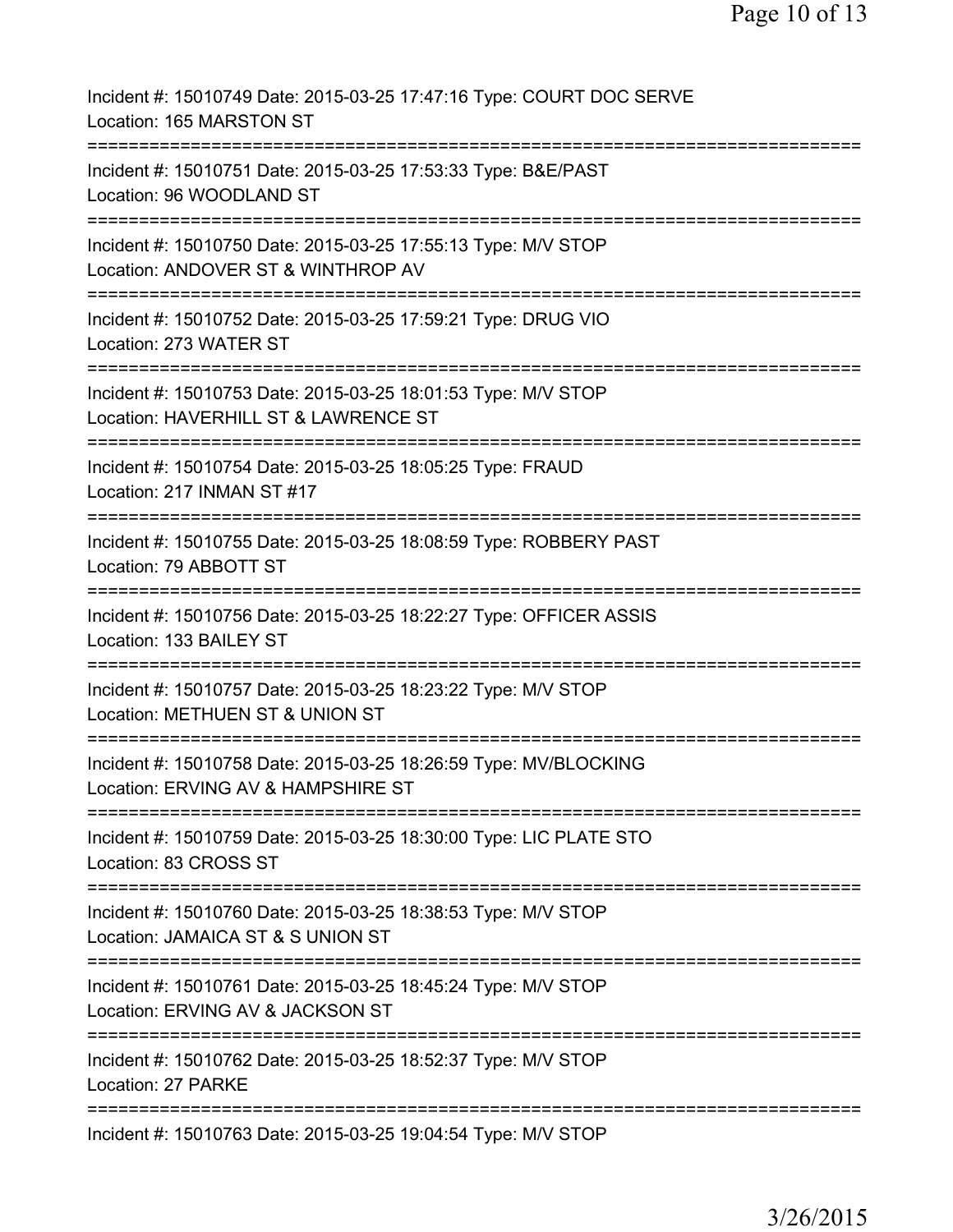Location: 275 S BROADWAY =========================================================================== Incident #: 15010764 Date: 2015-03-25 19:06:05 Type: ASSSIT OTHER PD Location: 26 LEONARD AV =========================================================================== Incident #: 15010765 Date: 2015-03-25 19:10:44 Type: M/V STOP Location: 28 NEWBURY ST =========================================================================== Incident #: 15010766 Date: 2015-03-25 19:11:52 Type: DRUG VIO Location: 2 MUSEUM SQ =========================================================================== Incident #: 15010767 Date: 2015-03-25 19:13:58 Type: 911 HANG UP Location: 38 JEFFERSON ST =========================================================================== Incident #: 15010768 Date: 2015-03-25 19:27:59 Type: M/V STOP Location: 337 ESSEX ST =========================================================================== Incident #: 15010770 Date: 2015-03-25 19:28:50 Type: A&B PAST Location: DUCKETT AV =========================================================================== Incident #: 15010769 Date: 2015-03-25 19:30:18 Type: ASSSIT OTHER PD Location: 88 BEACON ST =========================================================================== Incident #: 15010771 Date: 2015-03-25 19:41:44 Type: LARCENY/PAST Location: 40 LAWRENCE ST =========================================================================== Incident #: 15010772 Date: 2015-03-25 19:56:21 Type: ALARM/BURG Location: KANE RESIDENCE / 134 BOWDOIN ST =========================================================================== Incident #: 15010773 Date: 2015-03-25 19:57:41 Type: ALARM/BURG Location: SPECTOR TECHNOLOGIES / 10 EMBANKMENT RD =========================================================================== Incident #: 15010774 Date: 2015-03-25 19:59:53 Type: LARCENY/PAST Location: 101 S BOWDOIN ST =========================================================================== Incident #: 15010775 Date: 2015-03-25 20:03:55 Type: MV/BLOCKING Location: WHITMAN ST =========================================================================== Incident #: 15010776 Date: 2015-03-25 20:18:39 Type: DISTURBANCE Location: NURSING HOME / 800 ESSEX ST =========================================================================== Incident #: 15010777 Date: 2015-03-25 20:59:02 Type: MAN DOWN Location: 205 BROADWAY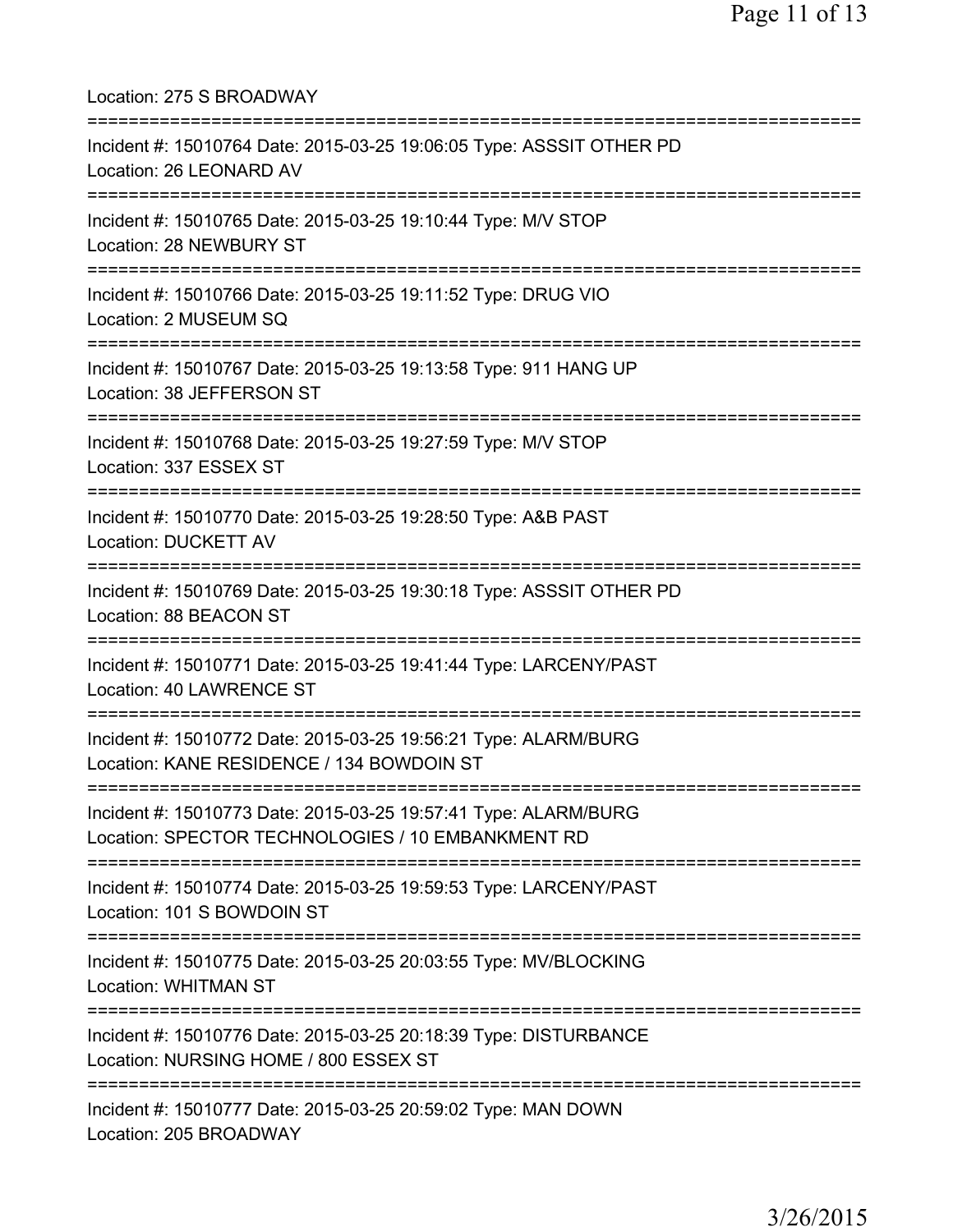| Incident #: 15010778 Date: 2015-03-25 21:13:34 Type: M/V STOP<br>Location: 44 PORTLAND ST                                       |
|---------------------------------------------------------------------------------------------------------------------------------|
| Incident #: 15010779 Date: 2015-03-25 21:31:48 Type: M/V STOP<br>Location: EUTAW ST & FITZ ST                                   |
| Incident #: 15010780 Date: 2015-03-25 21:42:09 Type: M/V STOP<br>Location: GENERAL ST & UNION ST                                |
| Incident #: 15010781 Date: 2015-03-25 22:04:01 Type: UNWANTEDGUEST<br>Location: 251 ANDOVER ST                                  |
| Incident #: 15010782 Date: 2015-03-25 22:49:04 Type: M/V STOP<br>Location: MERRIMACK ST & PARKER ST                             |
| Incident #: 15010783 Date: 2015-03-25 22:58:07 Type: MISSING PERS<br>Location: 273 WATER ST FL 1                                |
| Incident #: 15010784 Date: 2015-03-25 23:02:34 Type: M/V STOP<br>Location: 370 AMES ST                                          |
| Incident #: 15010785 Date: 2015-03-25 23:12:13 Type: M/V STOP<br>Location: LOWELL ST & OXFORD ST<br>=========================== |
| Incident #: 15010786 Date: 2015-03-25 23:14:31 Type: DRUG VIO<br>Location: 20 DAISY ST                                          |
| Incident #: 15010787 Date: 2015-03-25 23:31:37 Type: SUS PERS/MV<br>Location: 52 NEWBURY ST                                     |
| Incident #: 15010788 Date: 2015-03-25 23:39:15 Type: M/V STOP<br>Location: MT VERNON ST & SPARKLE DR                            |
| Incident #: 15010789 Date: 2015-03-25 23:44:47 Type: DOMESTIC/PROG<br>Location: 1 CAULKINS CT                                   |
|                                                                                                                                 |

495 record(s)

{ call presslog("2015-03-25","0000","2015-03-25","2359") } Total records found: 495 These results were produced by the following query: